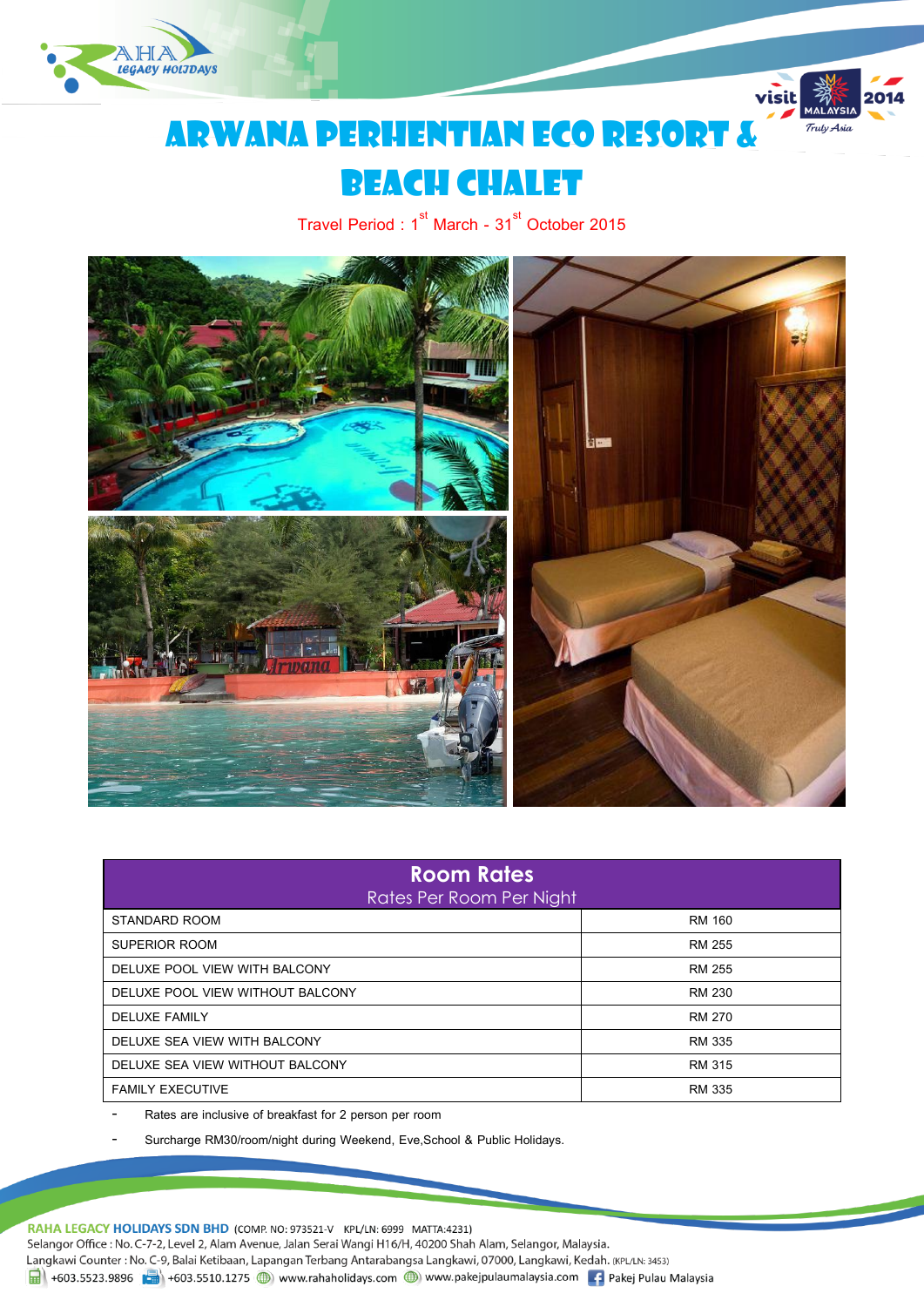



| <b>3D2N Nature Explore Package - Special Promo</b> |         |                                      |              |                                      |         |         |  |  |
|----------------------------------------------------|---------|--------------------------------------|--------------|--------------------------------------|---------|---------|--|--|
| Rate Per Person (MYR)                              |         |                                      |              |                                      |         |         |  |  |
|                                                    |         | <b>WEEKEND</b> (Thursday - Saturday) |              | <b>WEEKDAYS</b> (Sunday - Wednesday) |         |         |  |  |
| Room Type                                          | Twin    | Triple                               | Quad         | Twin                                 | Triple  | Quad    |  |  |
|                                                    |         |                                      | May - August |                                      |         |         |  |  |
| <b>Standard Room</b>                               | 469 505 |                                      |              | 425 455                              |         |         |  |  |
| <b>Superior Room</b>                               | 515 555 | 469 505                              | 440 475      | 479 515                              | 425 455 | 405 435 |  |  |
| <b>Pool View Chalet</b>                            | 515 555 | 469 505                              |              | 479 515                              | 425 455 |         |  |  |
| <b>Deluxe Family</b>                               | 535 575 | 479 515                              | 449 485      | 489 525                              | 440 475 | 415 445 |  |  |
| <b>Seaview Chalet</b>                              | 559 605 | 495 535                              |              | 525 565                              | 459 495 |         |  |  |
| <b>September - October</b>                         |         |                                      |              |                                      |         |         |  |  |
| <b>Standard Room</b>                               | 375 405 |                                      |              | 375 405                              |         |         |  |  |
| <b>Superior Room</b>                               | 415 445 | 375 405                              | 359 385      | 415 445                              | 375 405 | 359 385 |  |  |
| <b>Pool View Chalet</b>                            | 415 445 | 375 405                              |              | 415 445                              | 375 405 |         |  |  |
| <b>Deluxe Family</b>                               | 425 455 | 385 415                              | 369 395      | 425 455                              | 385 415 | 369 395 |  |  |
| <b>Seaview Chalet</b>                              | 440 475 | 395 425                              |              | 440 475                              | 395 425 |         |  |  |

**\*For Single Sharing and Child rate, please follow normal rate as mentioned in table below**

### **3D2N Nature Explore Package - Special Promo Only Valid for :**

Booking Date  $: 1^\text{st} - 31^\text{st}$  August 2015 Travel Period : 7<sup>th</sup> August - 31st October 2015

#### **3D2N Nature Explore Package Includes :**

- : Welcome drink
- 2 Nights accommodations at Arwana Perhentian
- : Return boat transfer from Kuala Besut Jetty
- 2 Buffet Breakfast, 2 Buffet Lunch, 1 Buffet Dinner, 1 BBQ Dinner
- 2 x Snorkeling trips with equipments

RAHA LEGACY HOLIDAYS SDN BHD (COMP. NO: 973521-V KPL/LN: 6999 MATTA:4231) Selangor Office : No. C-7-2, Level 2, Alam Avenue, Jalan Serai Wangi H16/H, 40200 Shah Alam, Selangor, Malaysia. Langkawi Counter: No. C-9, Balai Ketibaan, Lapangan Terbang Antarabangsa Langkawi, 07000, Langkawi, Kedah. (KPL/LN: 3453) 1 +603.5523.9896 + +603.5510.1275 (b) www.rahaholidays.com (b) www.pakejpulaumalaysia.com (f) Pakej Pulau Malaysia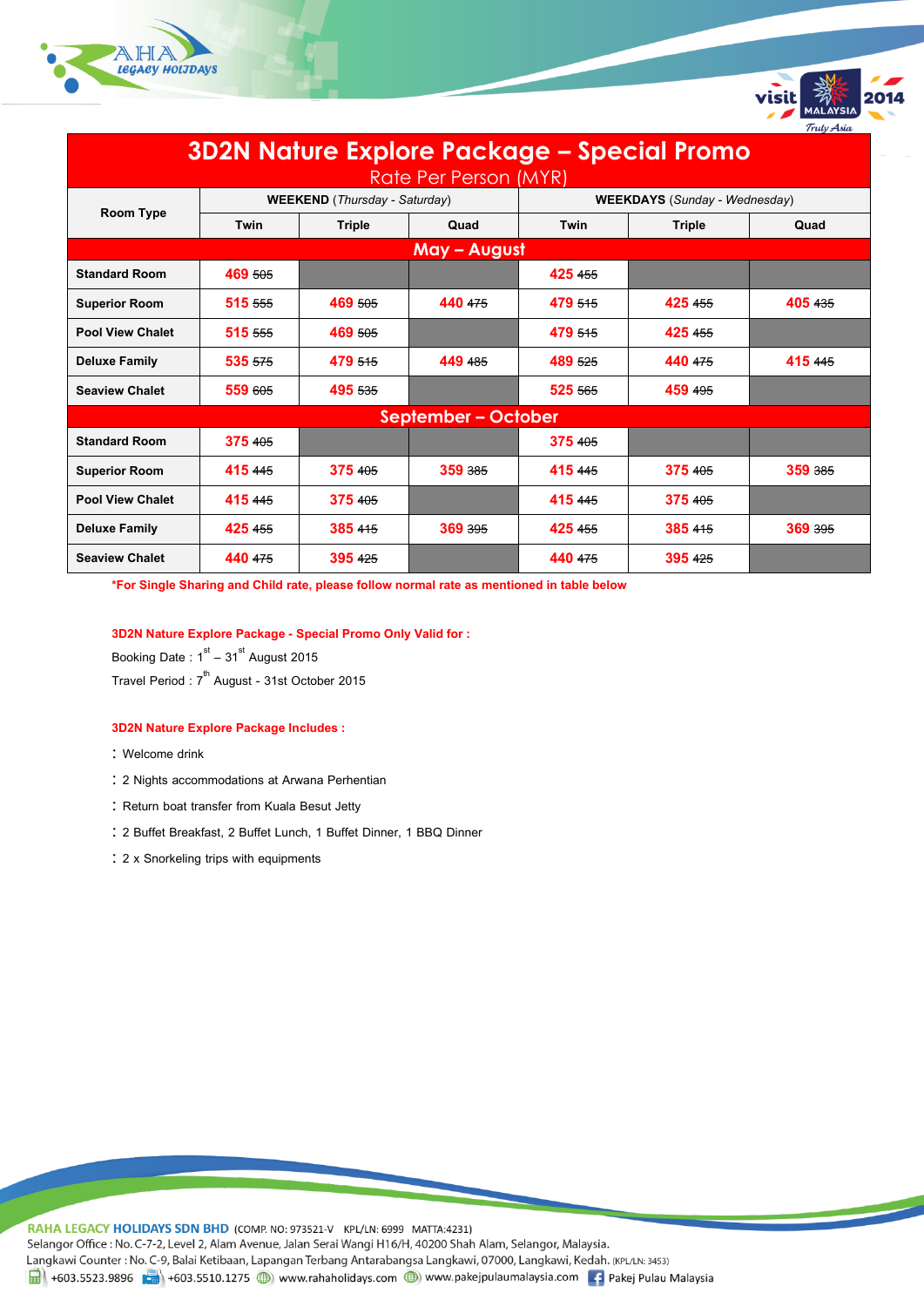



| <b>3D2N Nature Explore Package</b> |                                      |      |               |                     |                                      |        |      |               |      |       |
|------------------------------------|--------------------------------------|------|---------------|---------------------|--------------------------------------|--------|------|---------------|------|-------|
| Rate Per Person (MYR)              |                                      |      |               |                     |                                      |        |      |               |      |       |
| <b>Room Type</b>                   | <b>WEEKEND</b> (Thursday - Saturday) |      |               |                     | <b>WEEKDAYS</b> (Sunday - Wednesday) |        |      |               |      |       |
|                                    | Single                               | Twin | <b>Triple</b> | Quad                | <b>Child</b>                         | Single | Twin | <b>Triple</b> | Quad | Child |
|                                    |                                      |      |               | <b>May - August</b> |                                      |        |      |               |      |       |
| <b>Standard Room</b>               | 608                                  | 505  |               |                     | 228                                  | 568    | 455  |               |      | 228   |
| <b>Superior Room</b>               | 708                                  | 555  | 505           | 475                 | 228                                  | 668    | 515  | 455           | 435  | 228   |
| <b>Pool View Chalet</b>            | 708                                  | 555  | 505           |                     | 228                                  | 668    | 515  | 455           |      | 228   |
| <b>Deluxe Family</b>               | 748                                  | 575  | 515           | 485                 | 228                                  | 708    | 525  | 475           | 445  | 228   |
| <b>Seaview Chalet</b>              | 818                                  | 605  | 535           |                     | 228                                  | 778    | 565  | 495           |      | 228   |
| <b>September - October</b>         |                                      |      |               |                     |                                      |        |      |               |      |       |
| <b>Standard Room</b>               | 478                                  | 405  |               |                     | 228                                  | 478    | 405  |               |      | 228   |
| <b>Superior Room</b>               | 558                                  | 445  | 405           | 385                 | 228                                  | 558    | 445  | 405           | 385  | 228   |
| <b>Pool View Chalet</b>            | 558                                  | 445  | 405           |                     | 228                                  | 558    | 445  | 405           |      | 228   |
| <b>Deluxe Family</b>               | 578                                  | 455  | 415           | 395                 | 228                                  | 578    | 455  | 415           | 395  | 228   |
| <b>Seaview Chalet</b>              | 628                                  | 475  | 425           |                     | 228                                  | 628    | 475  | 425           |      | 228   |

#### **3D2N Nature Explore Package Includes :**

- : Welcome drink
- 2 Nights accommodations at Arwana Perhentian
- : Return boat transfer from Kuala Besut Jetty
- 2 Buffet Breakfast, 2 Buffet Lunch, 1 Buffet Dinner, 1 BBQ Dinner
- 2 x Snorkeling trips with equipments

RAHA LEGACY HOLIDAYS SDN BHD (COMP. NO: 973521-V KPL/LN: 6999 MATTA:4231) Selangor Office : No. C-7-2, Level 2, Alam Avenue, Jalan Serai Wangi H16/H, 40200 Shah Alam, Selangor, Malaysia. Langkawi Counter: No. C-9, Balai Ketibaan, Lapangan Terbang Antarabangsa Langkawi, 07000, Langkawi, Kedah. (KPL/LN: 3453) 1 +603.5523.9896 +603.5510.1275 (b) www.rahaholidays.com (b) www.pakejpulaumalaysia.com + Pakej Pulau Malaysia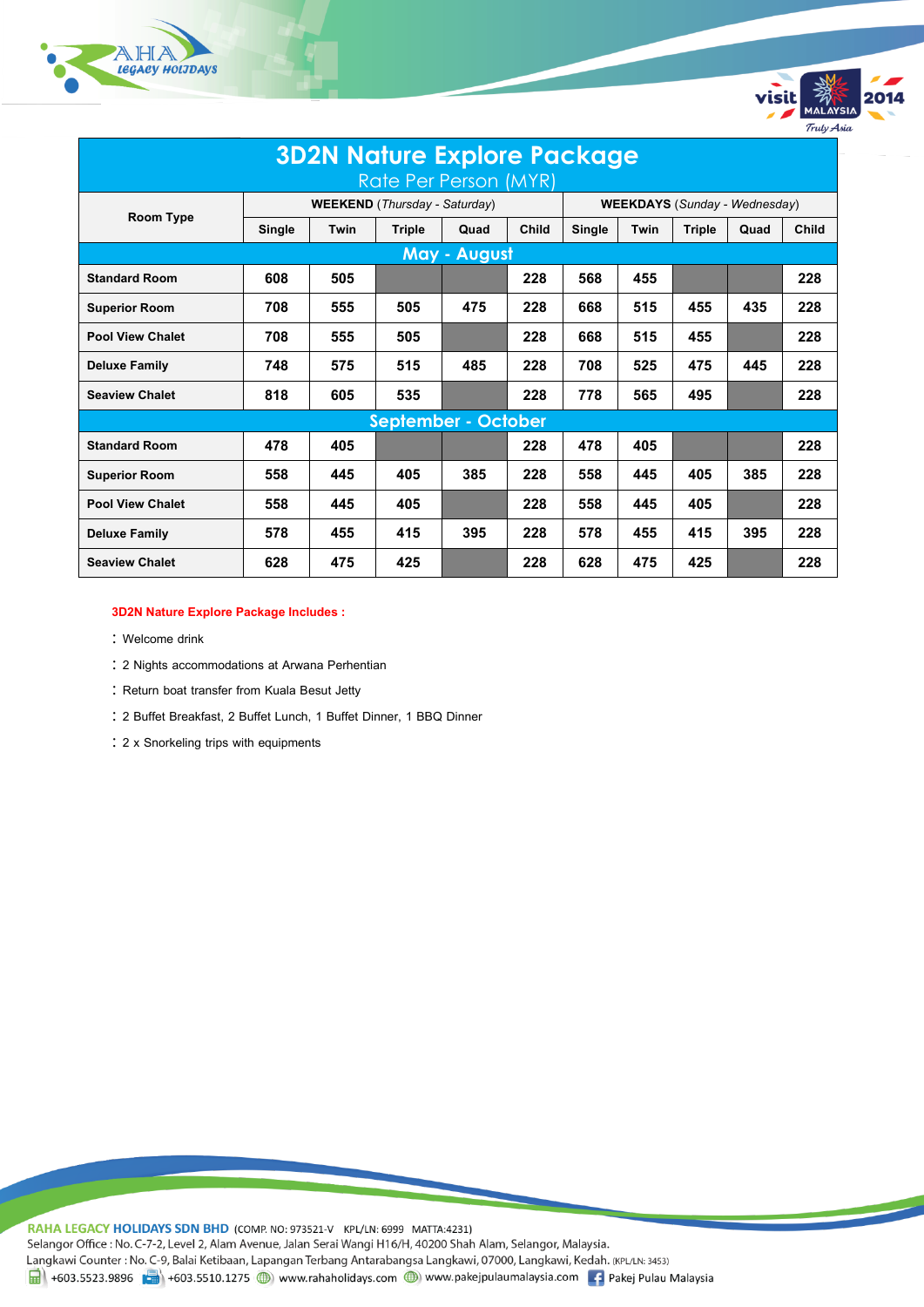



visit

Truly Asia

*\*Minimum 6 pax per booking*

#### **3D2N Redang Island & Lang Tengah Island Package Includes :**

- : Welcome drink
- 2 Night Accommodations at Arwana Perhentian
- : Return Boat Transfer From Kuala Besut Jetty
- 2 Buffet Breakfast, 2 Buffet Lunch, 1 Buffet Dinner, 1 BBQ Dinner
- : 1 x Snorkelling Trip at Perhentian Island
- 1 x Snorkelling Trip at Redang & Lang Tengah Island (Lunch at Laguna Resort Redang)

RAHA LEGACY HOLIDAYS SDN BHD (COMP. NO: 973521-V KPL/LN: 6999 MATTA:4231) Selangor Office : No. C-7-2, Level 2, Alam Avenue, Jalan Serai Wangi H16/H, 40200 Shah Alam, Selangor, Malaysia. Langkawi Counter: No. C-9, Balai Ketibaan, Lapangan Terbang Antarabangsa Langkawi, 07000, Langkawi, Kedah. (KPL/LN: 3453)  $\frac{1}{21}$  +603.5523.9896 + +603.5510.1275 (b) www.rahaholidays.com (b) www.pakejpulaumalaysia.com + Pakej Pulau Malaysia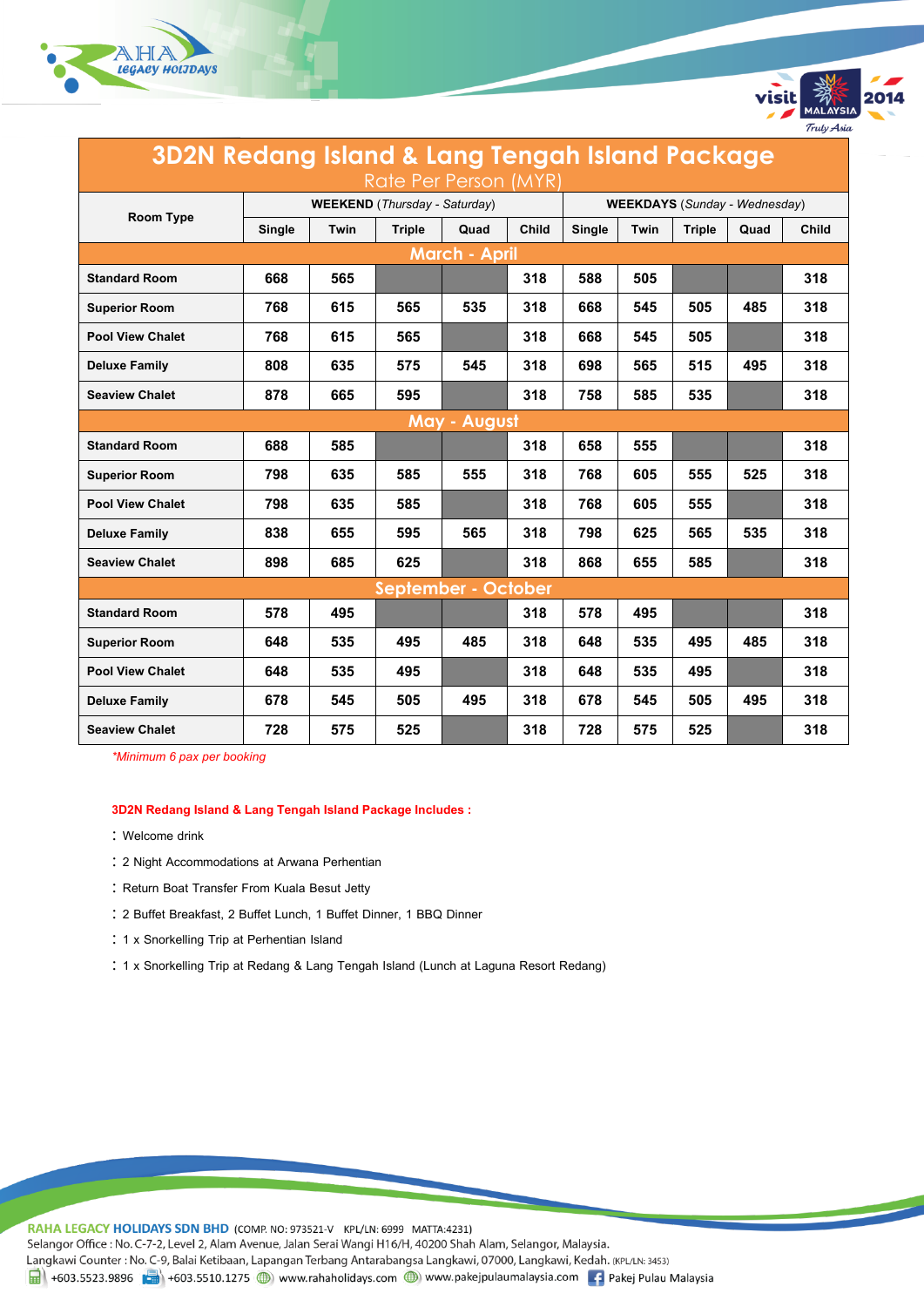

| <b>3D2N Diving Package</b><br>Rate Per Person (MYR) - Weekdays/Weekend |        |      |               |      |  |  |  |
|------------------------------------------------------------------------|--------|------|---------------|------|--|--|--|
| <b>Room Type</b>                                                       | Single | Twin | <b>Triple</b> | Quad |  |  |  |
| <b>Standard</b>                                                        | 828    | 725  |               |      |  |  |  |
| <b>Superior</b>                                                        | 938    | 775  | 725           | 695  |  |  |  |
| <b>Pool View</b>                                                       | 938    | 775  |               |      |  |  |  |
| <b>Family</b>                                                          |        | 795  | 735           | 705  |  |  |  |
| <b>Sea View</b>                                                        | 1038   | 825  |               |      |  |  |  |

visit

Truly Asia

#### **3D2N Diving Package Includes :**

- : Welcome drink
- 2 Night Accommodations at Arwana Perhentian
- : Return Boat Transfer From Kuala Besut Jetty
- 2 x Breakfast, 1 Buffet Dinner, 1 BBQ Dinner
- 4 x Dive around at Perhentian Island

| <b>Extension Night</b><br>Rate Per Person Per Night (MYR) |               |                               |     |     |     |  |  |
|-----------------------------------------------------------|---------------|-------------------------------|-----|-----|-----|--|--|
| Room Type                                                 | <b>Single</b> | <b>Triple</b><br>Twin<br>Quad |     |     |     |  |  |
| <b>Standard</b>                                           | 238           | 178                           |     |     | 118 |  |  |
| <b>Superior</b>                                           | 278           | 198                           | 168 | 158 | 118 |  |  |
| <b>Deluxe Pool</b>                                        | 278           | 198                           | 168 |     | 118 |  |  |
| <b>Deluxe Family</b>                                      | 318           | 218                           | 188 | 168 | 118 |  |  |
| <b>Deluxe Sea View</b>                                    | 338           | 228                           | 198 |     | 118 |  |  |

#### **Extension Night Includes :**

- : 1 Night Accommodation at Arwana Perhentian
- : 1 Buffet Breakfast
- : 1 Buffet Lunch
- : 1 Buffet Dinner

RAHA LEGACY HOLIDAYS SDN BHD (COMP. NO: 973521-V KPL/LN: 6999 MATTA:4231) Selangor Office : No. C-7-2, Level 2, Alam Avenue, Jalan Serai Wangi H16/H, 40200 Shah Alam, Selangor, Malaysia. Langkawi Counter: No. C-9, Balai Ketibaan, Lapangan Terbang Antarabangsa Langkawi, 07000, Langkawi, Kedah. (KPL/LN: 3453) 1 +603.5523.9896 +603.5510.1275 (b) www.rahaholidays.com (b) www.pakejpulaumalaysia.com + Pakej Pulau Malaysia